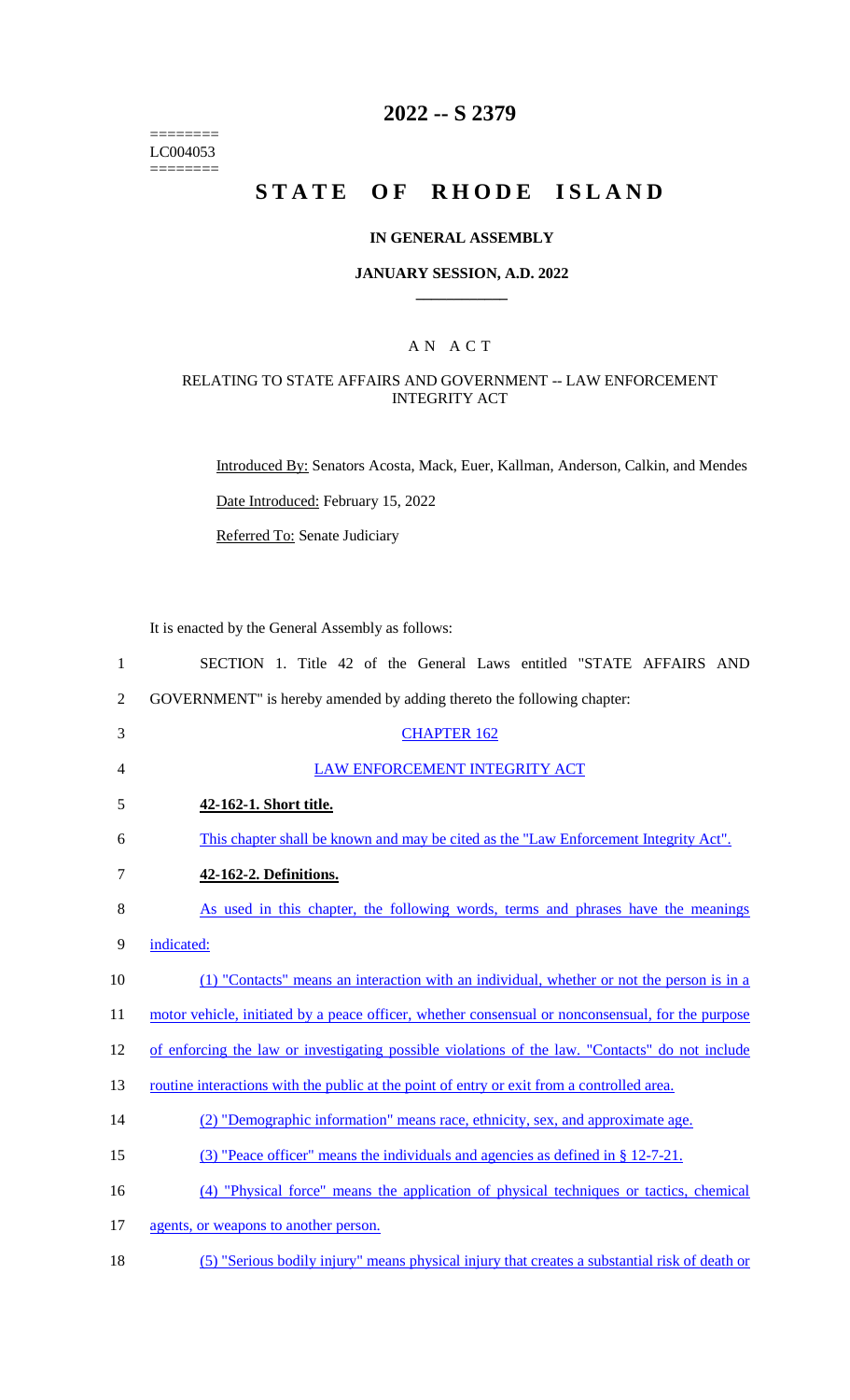causes serious permanent disfigurement or protracted loss or impairment of the function of any 2 bodily member or organ. **42-162-3. Documented excessive force.**  Notwithstanding any provision of law, if any peace officer is convicted of or pleads guilty 5 or nolo contendere to a crime involving the unlawful use or threatened use of physical force, a crime involving the failure to intervene in the use of unlawful force, or is found civilly liable for the use of unlawful physical force, or is found civilly liable for failure to intervene in the use of unlawful force, the chief law enforcement officer for the offender's department shall impose discipline up to and including termination to the extent permitted by the provisions of chapter 28.6 of title 42. **42-162-4. Restricted force in response to protests.**  In response to a protest or demonstration, a law enforcement agency and any person acting 13 on behalf of the law enforcement agency shall not: (1) Discharge kinetic impact projectiles and all other non- or less-lethal projectiles in a 15 manner that targets the head, pelvis, or back; (2) Discharge kinetic impact projectiles indiscriminately into a crowd; or (3) Use chemical agents or irritants, including pepper spray and tear gas, prior to issuing 18 an order to disperse in a sufficient manner to ensure the order is heard and repeated if necessary, 19 followed by sufficient time and space to allow compliance with the order. **42-162-5. Civil action for deprivation of rights.**  (a) A peace officer, employed by a local government who, under color of law, subjects or 22 causes to be subjected, including failing to intervene, any other person to the deprivation of any individual rights that create binding obligations on government actors secured by the United States 24 Constitution, or by the state constitution, is liable to the injured party for legal or equitable relief or any other appropriate relief. 26 (b)(1) Statutory immunities and statutory limitations on liability, damages, or attorneys' fees shall not apply to claims brought pursuant to this section. (2) Qualified immunity is not a defense to liability pursuant to this section. (c) In any action brought pursuant to this section, a court shall award reasonable attorneys' fees and costs to a prevailing plaintiff. In actions for injunctive relief, a court shall deem a plaintiff to have prevailed if the plaintiff's suit was a substantial factor or significant catalyst in obtaining 32 the results sought by the litigation. When a judgment is entered in favor of a defendant, the court may award reasonable costs and attorney fees to the defendant for defending any claims the court 34 finds frivolous.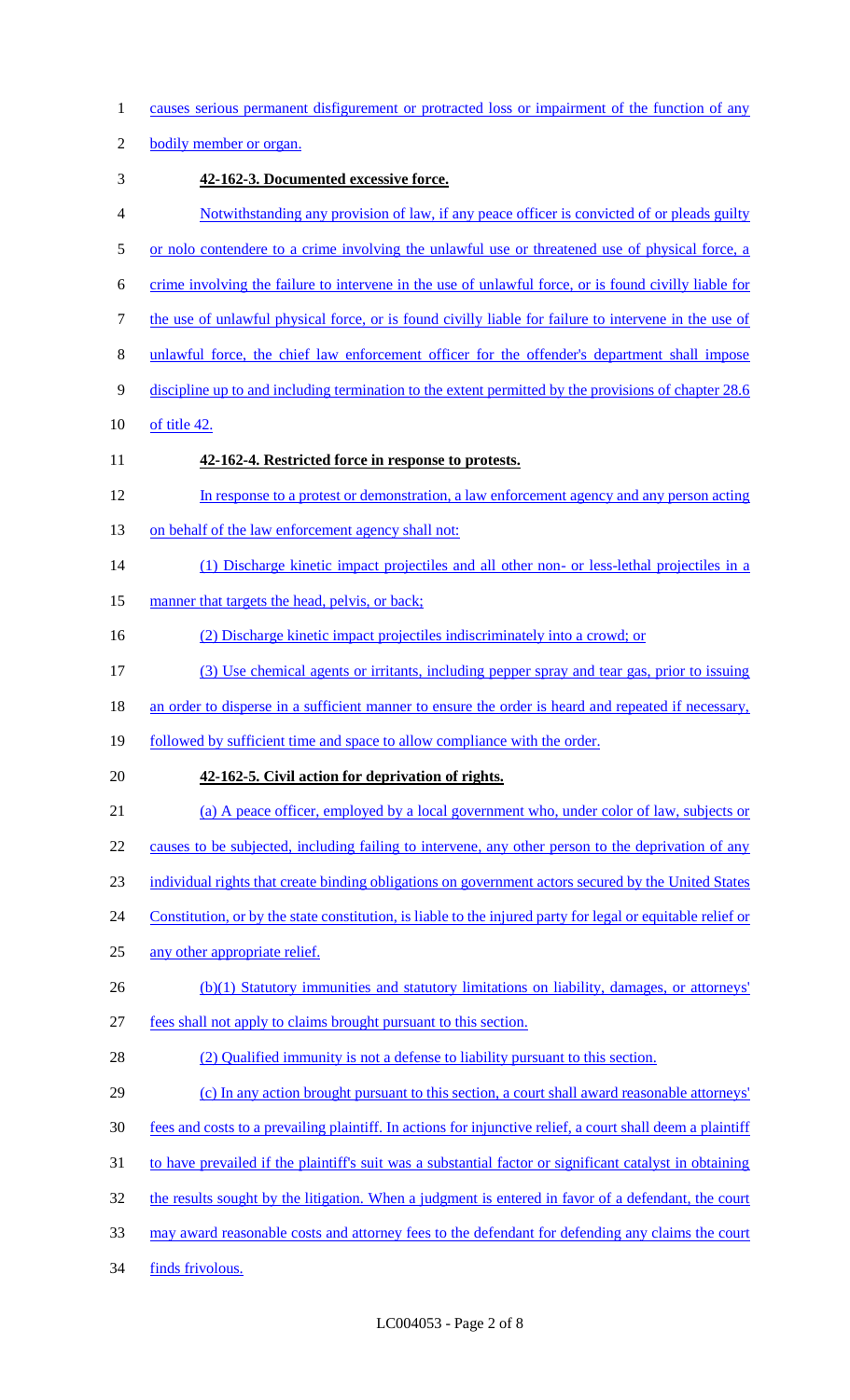1 (d) Notwithstanding any other provision of law, a peace officer's employer shall indemnify its peace officers for any liability incurred by the peace officer and for any judgment or settlement entered against the peace officer for claims arising pursuant to this section; except that, if the peace officer's employer determines that the officer did not act upon a good faith and reasonable belief 5 that the action was lawful, then the peace officer shall be personally liable and shall not be indemnified by the peace officer's employer for five percent (5%) of the judgment or settlement or twenty-five thousand dollars (\$25,000), whichever is less. Notwithstanding any provision of this section to the contrary, if the peace officer's portion of the judgment is uncollectible from the peace officer, the peace officer's employer or insurer shall satisfy the full amount of the judgment or settlement. A public entity does not have to indemnify a peace officer if the peace officer was 11 convicted of a criminal violation for the conduct from which the claim arises. (e) A civil action pursuant to this section shall be commenced within three (3) years after 13 the cause of action accrues. **42-162-6. Use of force by peace officers.**  (a) Peace officers, in carrying out their duties, shall apply nonviolent means, when possible, 16 before resorting to the use of physical force. A peace officer may use physical force only if nonviolent means would be ineffective in effecting an arrest, preventing an escape, or preventing 18 an imminent threat of serious bodily injury or death to the peace officer or another person. (b) When physical force is used, a peace officer shall: (1) Not use deadly physical force to apprehend a person who is suspected of only a minor 21 or nonviolent offense; (2) Use only a degree of force consistent with the minimization of injury to others; (3) Ensure that assistance and medical aid are rendered to any injured or affected persons as soon as practicable; and (4) Ensure that any identified relatives or next of kin of persons who have sustained serious 26 bodily injury or death are notified as soon as practicable. (c) A peace officer is prohibited from using a chokehold upon another person. For the 28 purposes of this subsection, "chokehold" means a method by which a person applies sufficient pressure to a person to make breathing difficult or impossible and includes, but is not limited to, any pressure to the neck, throat, or windpipe that may prevent or hinder breathing or reduce intake of air. "Chokehold" also means applying pressure to a person's neck on either side of the windpipe, 32 but not to the windpipe itself, to stop the flow of blood to the brain via the carotid arteries. 33 (d) A peace officer is justified in using deadly physical force to make an arrest only when 34 all other means of apprehension are unreasonable given the circumstances and: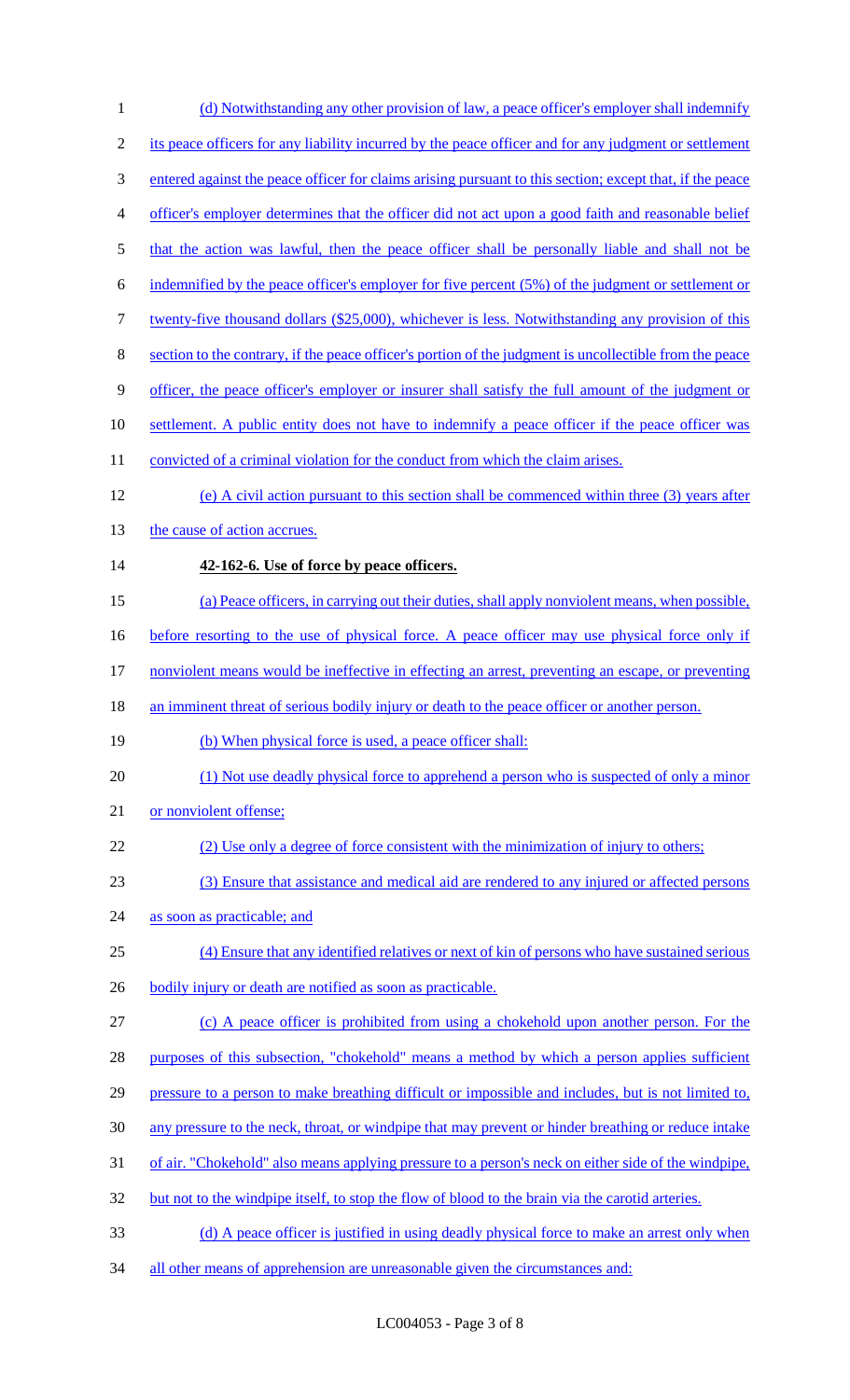1 (1) The arrest is for a felony involving conduct including the use or threatened use of deadly

2 physical force;

3 (2) The suspect poses an immediate threat to the peace officer or another person; and 4 (3) The force employed does not create a substantial risk of injury to other persons. 5 (e) A peace officer shall identify himself or herself as a peace officer and give a clear verbal 6 warning of his or her intent to use firearms or other deadly physical force, with sufficient time for 7 the warning to be observed, unless to do so would unduly place peace officers at risk of injury, or 8 would create a risk of death or injury to other persons. Notwithstanding any other provisions in this 9 section, a peace officer is justified in using deadly force if the peace officer has an objectively 10 reasonable belief that a lesser degree of force is inadequate and the peace officer has objectively 11 reasonable grounds to believe, and does believe, that he/she or another person is in imminent danger 12 of being killed or of receiving serious bodily injury. 13 **42-162-7. Duty to report use of force by peace officers – Duty to intervene.**  14 (a) A peace officer shall intervene to prevent or stop another peace officer from using 15 physical force that exceeds the degree of force permitted, if any, by the provisions of this chapter. 16 This intervention shall include, but not be limited to, circumstances in which the other peace officer 17 is carrying out an arrest of any person, placing any person under detention, taking any person into 18 custody, booking any person, or in the process of crowd control or riot control, without regard for 19 chain of command. 20 (b) A peace officer who intervenes as required by subsection (a) of this section, shall report 21 the intervention to his or her immediate supervisor. 22 (c) At a minimum, the report required by subsection (b) of this section shall include the 23 date, time, and place of the occurrence; the identity, if known, and description of the participants; 24 and a description of the intervention actions taken. This report shall be made in writing within ten 25 (10) days of the occurrence of the use of such force and shall be appended to all other reports of 26 the incident. 27 (d) A member of a law enforcement agency shall not discipline or retaliate in any way 28 against a peace officer for intervening as required by subsection (a) of this section, or for reporting 29 unconstitutional conduct, or for failing to follow what the officer reasonably believes is an 30 unconstitutional directive. 31 (e) Any peace officer who fails to intervene to prevent the use of unlawful force as 32 prescribed in this section commits a misdemeanor punishable by confinement of not more than one 33 year and/or a fine of not more than one thousand dollars (\$1,000). Nothing in this subsection shall 34 prohibit or discourage prosecution of any other criminal offense related to failure to intervene,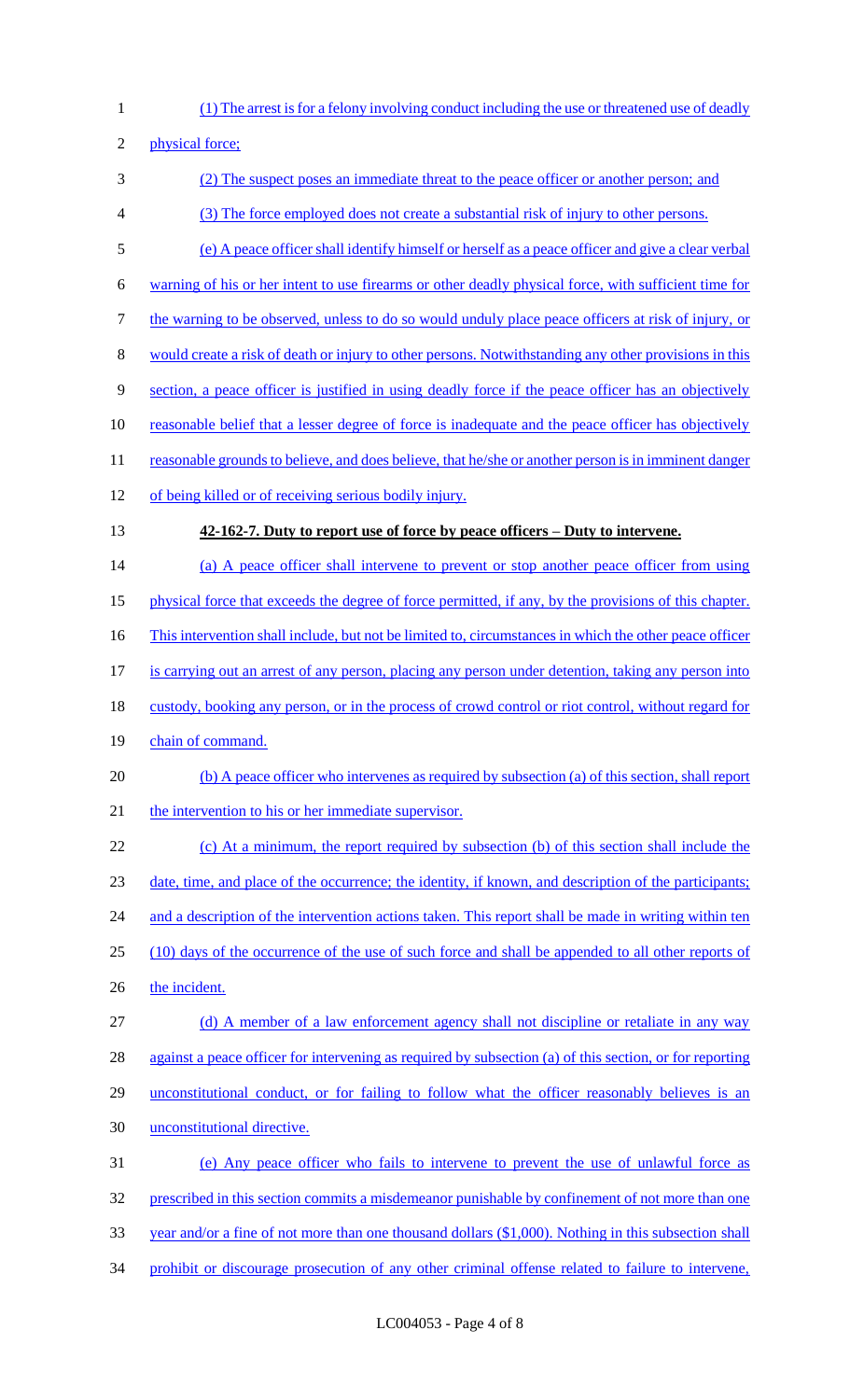1 including a higher charge, if supported by the evidence.

2 (f) When an internal investigation finds that a peace officer failed to intervene to prevent 3 the use of unlawful physical force as prescribed in this section, this finding shall be presented to 4 the attorney general in order that he or she can determine whether charges should be filed pursuant 5 to this section; provided; however, nothing in this subsection shall prohibit the attorney general 6 from charging an officer with failure to intervene before the conclusion of any internal 7 <u>investigation.</u> 8 (g) In addition to any criminal liability and penalty under the law, when an internal 9 investigation finds that a peace officer failed to intervene as required by subsection (a) of this 10 section in an incident resulting in serious bodily injury or death to any person, the peace officer's 11 employer shall subject the peace officer to discipline, up to and including termination, pursuant to 12 the provisions of chapter 28.6 of title 42. 13 (h) In a case in which the department of the attorney general charges a peace officer with 14 offenses related to and based upon the use of excessive force but does not file charges against any 15 other peace officer or officers who were at the scene during the use of force, the attorney general 16 shall prepare a written report explaining the attorney general's basis for the decision not to charge 17 any other peace officer with any criminal conduct and shall publicly disclose the report to the 18 public; except that if disclosure of the report would substantially interfere with or jeopardize an 19 ongoing criminal investigation, the attorney general may delay public disclosure for up to forty-20 five (45) days. The attorney general shall post the written report on its website. Nothing in this 21 section is intended to prohibit or discourage criminal prosecution of an officer who failed to 22 intervene for conduct in which the facts support a criminal charge, including under a complicity 23 theory, or for an inchoate offense. 24 **42-162-8. Training.**  25 Each law enforcement agency in the state shall train its peace officers regarding compliance 26 with the provisions of this chapter. 27 **42-162-9. Peace officer – Involved death investigations - Disclosure.**  28 Notwithstanding any other law to the contrary, with respect to a peace officer involved in 29 an investigation resulting in death, if the attorney general refers the matter under investigation to 30 the grand jury, the attorney general shall release a statement at the time the matter is referred to the 31 grand jury disclosing the general purpose of the grand jury's investigation. If a no true bill is 32 returned, the grand jury shall issue and publish a report.

- 33 **42-162-10. Profiling – Officer identification.**
- 34 (a) If a peace officer shall make a contact, whether consensual or nonconsensual, for the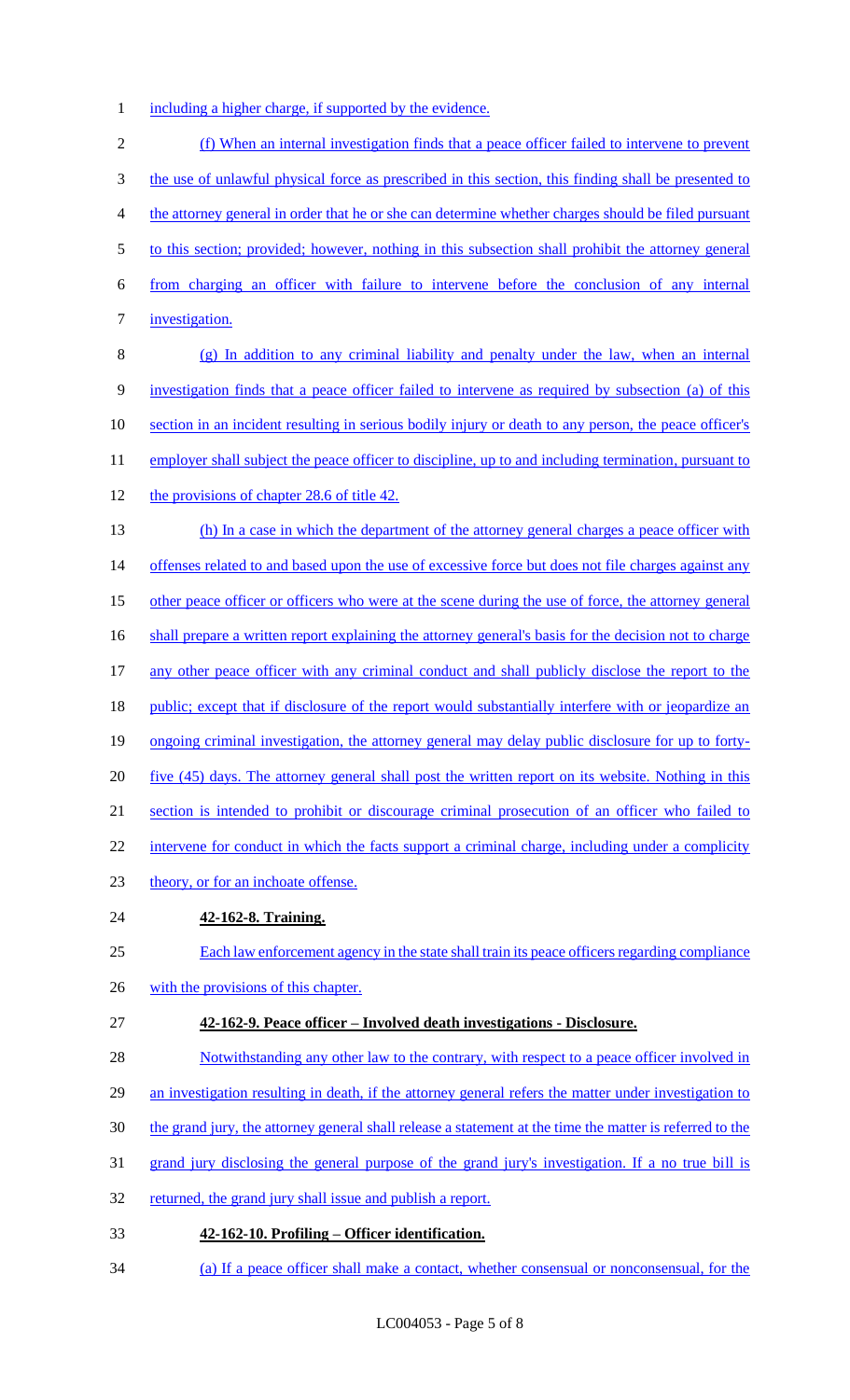| $\mathbf{1}$   | purpose of enforcing the law or investigating possible violations of the law, then after making         |
|----------------|---------------------------------------------------------------------------------------------------------|
| $\overline{2}$ | contact, a peace officer shall report to the peace officer's employing agency:                          |
| 3              | (1) The perceived demographic information of the person contacted; provided, that the                   |
| 4              | identification of these characteristics is based on the observation and perception of the peace officer |
| 5              | making the contact and other available data;                                                            |
| 6              | (2) Whether the contact was a traffic stop;                                                             |
| 7              | (3) The time, date, and location of the contact;                                                        |
| 8              | (4) The duration of the contact;                                                                        |
| 9              | (5) The reason for the contact;                                                                         |
| 10             | (6) The suspected crime;                                                                                |
| 11             | (7) The result of the contact, such as:                                                                 |
| 12             | (i) No action, warning, citation, property seizure, or arrest;                                          |
| 13             | (ii) If a warning or citation was issued, the warning provided or violation cited;                      |
| 14             | (iii) If an arrest was made, the offense charged; or                                                    |
| 15             | (iv) If the contact was a traffic stop, the information collected, which is limited to the driver;      |
| 16             | (6) The actions taken by the peace officer during the contact, including, but not limited to,           |
| 17             | whether:                                                                                                |
| 18             | (i) The peace officer asked for consent to search the person, vehicle, or other property, and,          |
| 19             | if so, whether consent was provided;                                                                    |
| 20             | (ii) The peace officer searched the person or any property, and, if so, the basis for the search        |
| 21             | and the type of contraband or evidence discovered, if any;                                              |
| 22             | (iii) The peace officer seized any property, and, if so, the type of property that was seized           |
| 23             | and the basis for seizing the property;                                                                 |
| 24             | (iv) A peace officer unholstered a weapon during the contact; and                                       |
| 25             | (v) A peace officer discharged a firearm during the contact.                                            |
| 26             | (b) A peace officer shall provide, without being asked, the peace officer's business card to            |
| 27             | any person whom the peace officer has detained in a traffic stop but has not cited or arrested. The     |
| 28             | business card shall include identifying information about the peace officer, including, but not         |
| 29             | limited to, the peace officer's name, division, precinct, and badge or other identification number; a   |
| 30             | telephone number that may be used, if necessary, to report any comments, positive or negative,          |
| 31             | regarding the traffic stop; and information about how to file a complaint related to the contact. The   |
| 32             | identity of the reporting person and the report of any such comments that constitute a complaint        |
| 33             | shall initially be kept confidential by the receiving law enforcement agency, to the extent permitted   |
| 34             | by law. The receiving law enforcement agency shall be permitted to obtain some identifying              |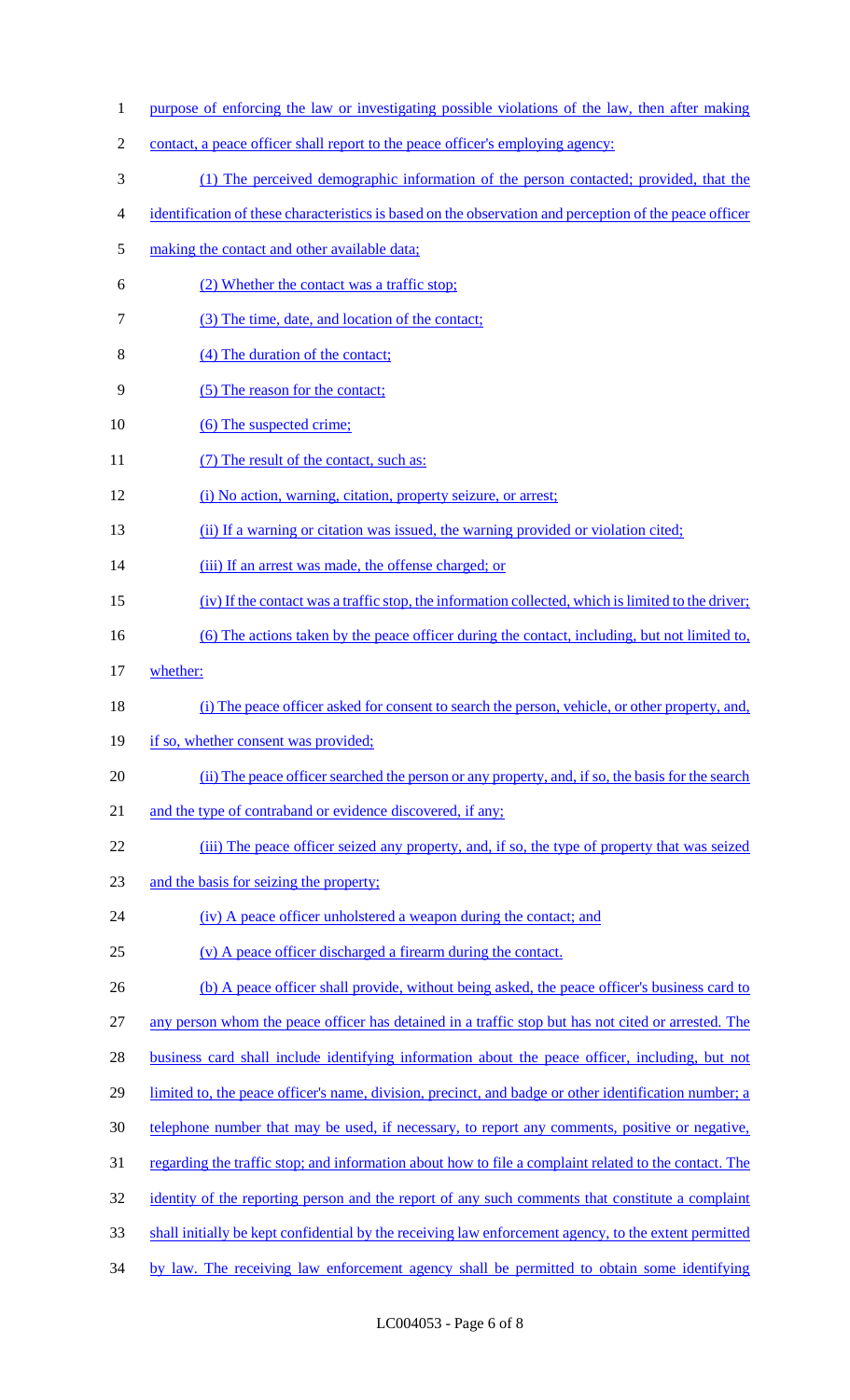- 1 information regarding the complaint to allow initial processing of the complaint. If it becomes
- 2 necessary for the further processing of the complaint for the complainant to disclose the
- 3 complainant's identity, the complainant shall do so or, at the option of the receiving law
- 4 enforcement agency, the complaint may be dismissed.
- 5 SECTION 2. This act shall take effect upon passage.

======== LC004053 ========